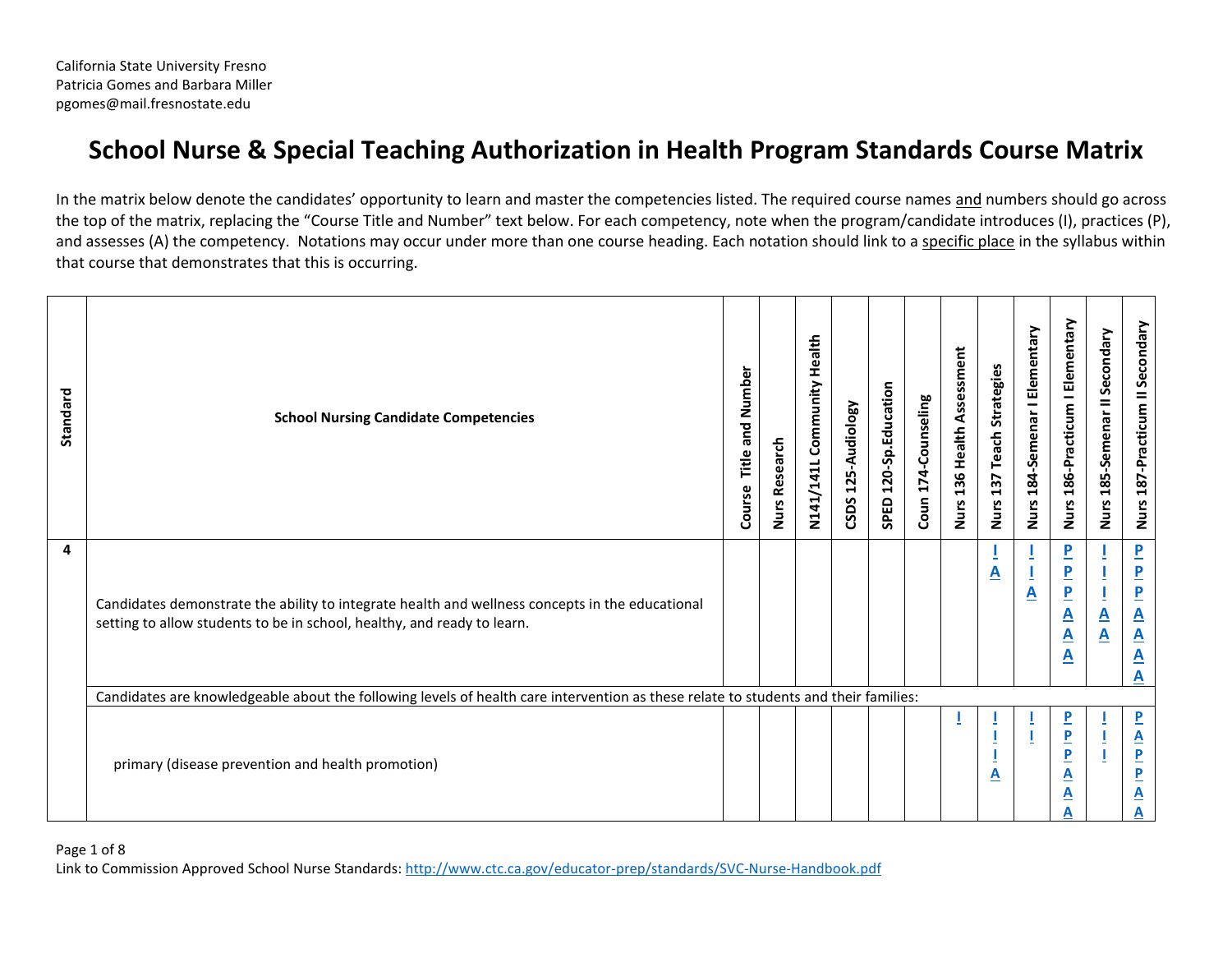| secondary (health screening, emergency, and acute care)                                                                                             |  |  |   |  |  |  | $\overline{\mathbf{P}}$<br>$\overline{\mathbf{A}}$ | Ī<br>I | ı<br>$\mathbf I$                                        | $\overline{\mathbf{P}}$<br>$\overline{\mathbf{P}}$<br>$\mathbf P$<br>$\overline{\mathbf{P}}$<br>$\overline{\mathbf{A}}$<br>$\overline{\mathbf{A}}$ | Ţ<br>Ţ<br>$\overline{1}$<br>$\bar{1}$                                       | $\overline{\mathbf{P}}$<br>$\frac{P}{P}$<br>$\frac{\mathbf{A}}{\mathbf{A}}$ |
|-----------------------------------------------------------------------------------------------------------------------------------------------------|--|--|---|--|--|--|----------------------------------------------------|--------|---------------------------------------------------------|----------------------------------------------------------------------------------------------------------------------------------------------------|-----------------------------------------------------------------------------|-----------------------------------------------------------------------------|
| tertiary (rehabilitative or palliative care)                                                                                                        |  |  |   |  |  |  |                                                    |        | $\mathbf{I}$<br>$\frac{\mathbf{A}}{\mathbf{A}}$         | $\overline{\mathbf{P}}$<br>$\overline{\mathbf{P}}$<br>$\mathbf P$<br>$\overline{\mathbf{A}}$                                                       | T<br>Ţ<br>$\underline{\mathbf{A}}$                                          | $\overline{\mathbf{P}}$<br>$\frac{P}{P}$                                    |
| Candidates understand and can effectively apply the critical concepts of health and wellness within the school setting include, but not limited to: |  |  |   |  |  |  |                                                    |        |                                                         |                                                                                                                                                    |                                                                             |                                                                             |
| promoting school safety, including disaster preparedness                                                                                            |  |  |   |  |  |  |                                                    |        | Ī<br>Ţ                                                  | $\overline{\mathbf{P}}$<br>$\overline{\mathbf{P}}$                                                                                                 |                                                                             | $\overline{\mathbf{P}}$<br>$\mathbf{P}$                                     |
| delivering first aid and emergency care                                                                                                             |  |  |   |  |  |  |                                                    |        | $\mathbf I$<br>Ţ                                        | $\mathbf P$<br>$\overline{\mathbf{P}}$<br>P                                                                                                        |                                                                             | $\overline{\mathbf{P}}$<br>$\frac{P}{P}$                                    |
| identifying and accessing local community and public health resources                                                                               |  |  | I |  |  |  |                                                    |        | L<br>$\frac{1}{P}$                                      | $\mathbf P$<br>$\overline{\mathbf{b}}$<br>$\overline{P}$                                                                                           | T<br>Ţ<br>$\pmb{\underline{1}}$<br>$\overline{\mathbf{P}}$<br><u>A</u><br>A | $\frac{P}{P}$                                                               |
| addressing public health issues in the community that may affect schools                                                                            |  |  |   |  |  |  |                                                    |        | T<br>$\frac{1}{\mathbf{A}}$<br>$\underline{\mathbf{A}}$ | $\overline{P}$<br>$\underline{\mathbf{A}}$<br>$\overline{\mathbf{P}}$                                                                              | Ţ<br>Ī<br><u>A</u><br>A                                                     | $\overline{\mathbf{P}}$<br>$\overline{\mathbf{P}}$                          |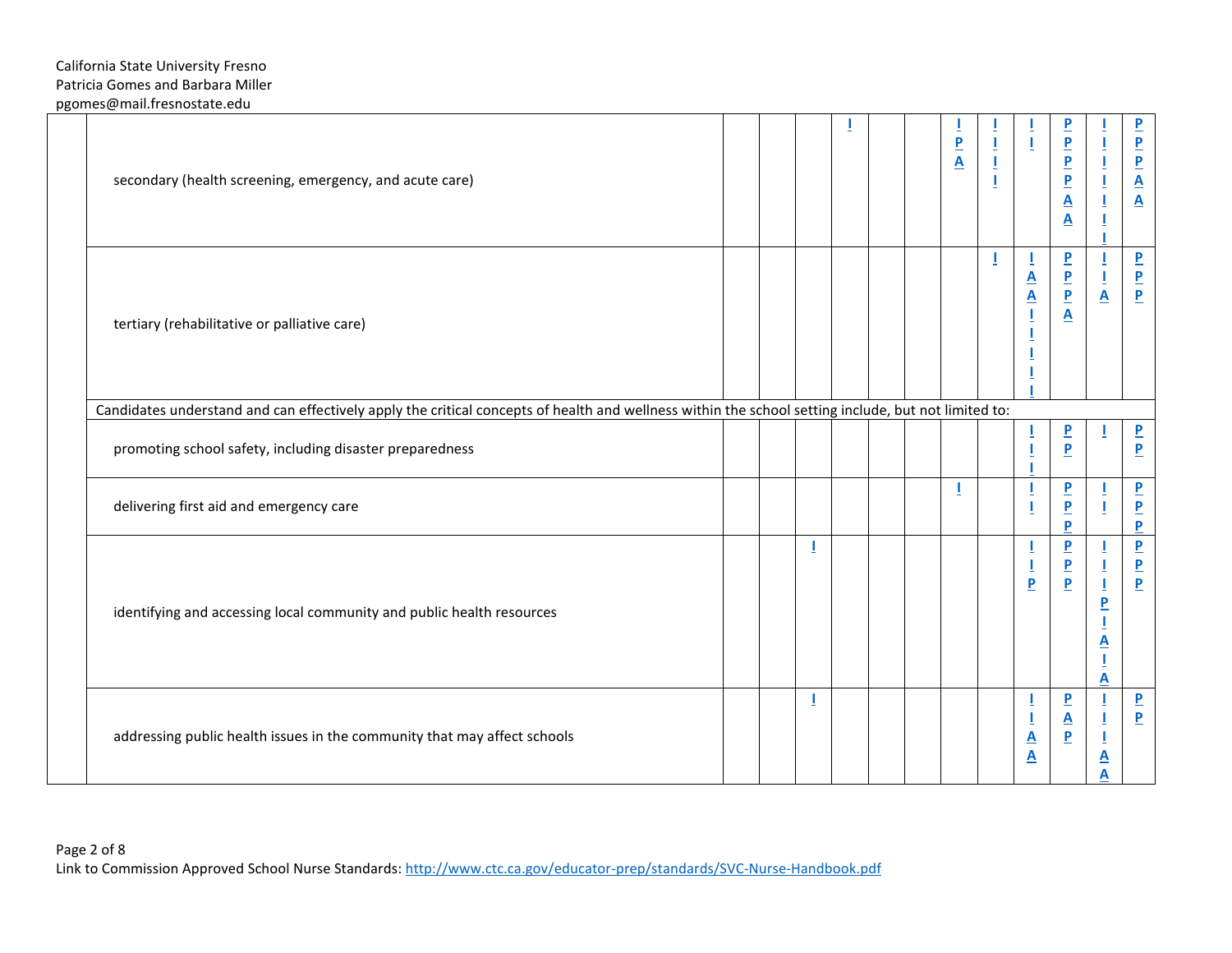| addressing student, family and community mental health and wellness                          |  |   |   |    |   |   | $\mathbf{I}%$<br>Ī                                                         | $\overline{\mathbf{P}}$<br>$\frac{P}{P}$<br>$\underline{\mathbf{A}}$                                             | I<br>Ţ<br>${\underline{\mathbf{A}}}$<br>A | $\overline{\mathbf{b}}$<br>$\frac{\mathbf{A}}{\mathbf{P}}$ $\frac{\mathbf{A}}{\mathbf{P}}$ |
|----------------------------------------------------------------------------------------------|--|---|---|----|---|---|----------------------------------------------------------------------------|------------------------------------------------------------------------------------------------------------------|-------------------------------------------|--------------------------------------------------------------------------------------------|
| promoting nutrition and fitness                                                              |  |   |   |    |   |   | A                                                                          | $\overline{\mathbf{P}}$<br>$\underline{\mathbf{P}}$<br>$\overline{\mathbf{P}}$<br>$\underline{\mathbf{A}}$       | Ī<br>Ţ<br>$\underline{\mathbf{A}}$        | $\underline{\mathsf{P}}$<br>$\frac{\mathbf{P}}{\mathbf{P}}$                                |
| addressing specialized healthcare needs of students, including special<br>education students |  |   |   |    |   |   |                                                                            | $\overline{\mathbf{P}}$<br>$\underline{\mathbf{P}}$<br>$\mathbf P$<br>A                                          | Ţ<br>$\underline{\mathbf{A}}$<br>A        | $\frac{P}{P}$                                                                              |
| understanding child and adolescent growth and development                                    |  |   |   |    | T |   | T                                                                          | $\underline{\mathsf{P}}$<br>$\overline{\mathbf{P}}$<br>$\overline{\mathbf{P}}$<br>${\underline{\mathsf A}}$<br>A |                                           | $\overline{\mathbf{P}}$<br>$\frac{P}{P}$                                                   |
| promoting staff wellness                                                                     |  |   |   |    |   | Ţ | Ī<br>$\overline{1}$                                                        | $\frac{P}{P}$<br>P                                                                                               |                                           | $\frac{P}{P}$                                                                              |
| addressing issues of community and family violence and substance abuse                       |  | J |   |    |   |   | Ī<br>$\overline{1}$                                                        | $\overline{\mathbf{P}}$<br>$\underline{\mathbf{P}}$<br>$\overline{P}$                                            | A                                         | $\frac{P}{P}$                                                                              |
| addressing acute and chronic diseases or conditions within the student<br>population         |  |   | Т | J. | T |   | T<br>$\mathbf{I}%$<br>Ī<br>$\overline{1}$<br>$\underline{\mathsf{A}}$<br>A | $\overline{\mathbf{P}}$<br>$\underline{\mathbf{P}}$<br>$\underline{\mathbf{A}}$                                  | <u>А</u>                                  | $\overline{\mathbf{P}}$<br>$\overline{\mathbf{P}}$                                         |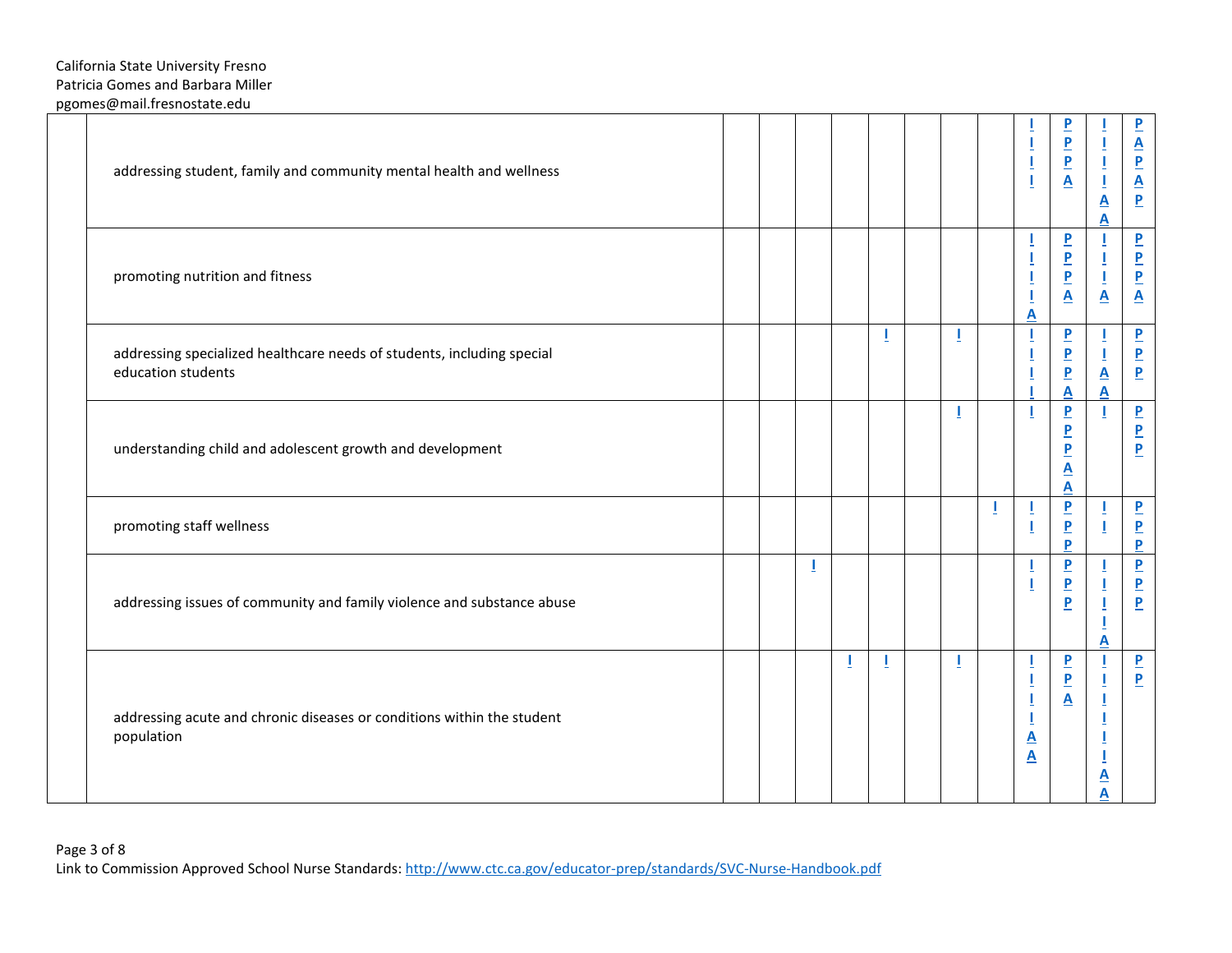| 6              | Candidates have an understanding of the local, state and federal laws and regulations applicable<br>to the practice of school nursing.                                                                                                                                                                                                                                                            |  |  |  |  | Ī<br>$\underline{\mathbf{A}}$                                      | $\overline{P}$<br>$\overline{P}$<br>$\overline{P}$<br>$\overline{\mathbf{P}}$<br>$\overline{\mathbf{P}}$<br><u>А</u><br>Α                       | $\overline{\mathbf{A}}$<br>$\overline{\mathbf{A}}$       | $\overline{\mathbf{P}}$<br>$\overline{\mathbf{P}}$<br>$\overline{\mathbf{P}}$<br>$\overline{\mathbf{b}}$<br>$\underline{\mathsf{P}}$<br>$\overline{\mathbf{P}}$<br>$\overline{\mathbf{A}}$ |
|----------------|---------------------------------------------------------------------------------------------------------------------------------------------------------------------------------------------------------------------------------------------------------------------------------------------------------------------------------------------------------------------------------------------------|--|--|--|--|--------------------------------------------------------------------|-------------------------------------------------------------------------------------------------------------------------------------------------|----------------------------------------------------------|--------------------------------------------------------------------------------------------------------------------------------------------------------------------------------------------|
|                | Candidates understand the practice of school nursing within a public educational system,<br>including the structure and authority of school district administration, the scope and practice of<br>school nursing as regulated by the California Board of Registered Nursing, applicable sections of<br>the Education Code, and/or other relevant local, state, and federal codes and regulations. |  |  |  |  | $\underline{\mathbf{A}}$<br>$\overline{\mathbf{A}}$                | $\overline{P}$<br>$\overline{P}$<br>$\overline{P}$<br>A                                                                                         | $\underline{\mathbf{A}}$<br>A                            | $\overline{P}$<br>$\overline{\mathbf{b}}$<br>$\mathbf{P}$<br>$\overline{\mathbf{A}}$                                                                                                       |
|                | Candidates understand how to apply decision making skills in an ethical manner within situations<br>unique to the school setting.                                                                                                                                                                                                                                                                 |  |  |  |  | Ī<br>$\underline{\mathbf{A}}$                                      | $\mathbf{P}$<br>$\overline{P}$<br>P                                                                                                             |                                                          | $\mathbf{P}$<br>$\overline{\mathbf{P}}$<br>$\overline{P}$                                                                                                                                  |
| $\overline{7}$ | Candidates understand the school nurse's role in providing health leadership and management,<br>health education, health research, direct client care, training and supervision of other personnel<br>as applicable, and planning and coordination of healthcare services and programs.                                                                                                           |  |  |  |  | $\overline{\mathbf{A}}$<br>$\underline{\mathbf{I}}$<br>A           | $\overline{P}$<br>$\mathbf{P}$<br>$\overline{P}$<br>$\mathbf{A}$<br>A                                                                           | $\mathbf{A}$<br>$\underline{\mathbf{A}}$<br>$\mathbf{A}$ | $\overline{\mathbf{P}}$<br>$\overline{\mathbf{P}}$<br>$\overline{\mathbf{P}}$<br>$\blacktriangle$                                                                                          |
|                | Candidates understand and demonstrate a collaborative approach to providing and/or facilitating<br>health-related activities, including acting as a member of a team addressing student<br>achievement.                                                                                                                                                                                           |  |  |  |  | ${\underline{\mathsf A}}$<br>A                                     | $\overline{P}$<br>$\overline{P}$<br>$\underline{\mathbf{A}}$<br>$\underline{\mathbf{A}}$<br>$\underline{\mathbf{A}}$<br>$\overline{\mathbf{A}}$ | $\underline{\mathbf{A}}$<br>A                            | $\overline{\mathbf{P}}$<br>$\overline{\mathbf{P}}$<br>$\underline{\mathbf{A}}$<br>$\overline{\mathbf{A}}$                                                                                  |
|                | Candidates demonstrate effective communication, using a variety of supporting technology, with<br>a wide range of audiences including students, staff, parents and community.                                                                                                                                                                                                                     |  |  |  |  | $\mathbf I$<br>$\underline{\mathsf{A}}$<br>$\overline{\mathbf{A}}$ | A<br>A                                                                                                                                          | $\underline{\mathbf{A}}$<br>A                            | $\mathbf{A}$                                                                                                                                                                               |

## Page 4 of 8

Link to Commission Approved School Nurse Standards[: http://www.ctc.ca.gov/educator-prep/standards/SVC-Nurse-Handbook.pdf](http://www.ctc.ca.gov/educator-prep/standards/SVC-Nurse-Handbook.pdf)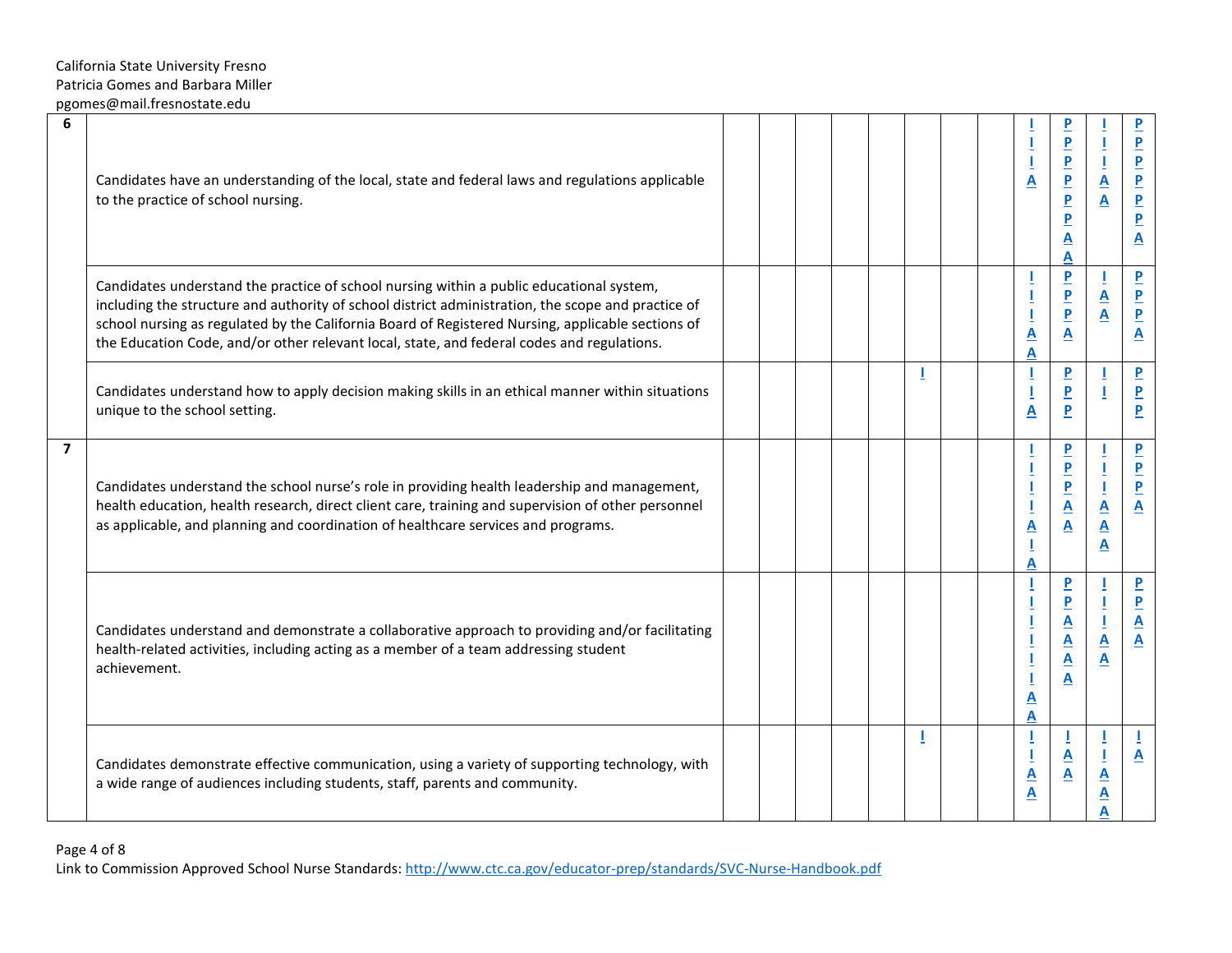|   | Candidates apply his/her entry level knowledge of the standard nursing process of assessment,<br>diagnosis, outcome identification, planning implementation, and evaluation specifically within<br>the school setting in order to resolve or reduce barriers to student learning. |  |  |  | P  |   | $\overline{\mathbf{P}}$<br>$\overline{\mathbf{P}}$<br>$\overline{\mathbf{A}}$  | Ţ<br>$\overline{\mathbf{A}}$ | $\overline{\mathbf{P}}$<br>$\frac{P}{A}$                                      |
|---|-----------------------------------------------------------------------------------------------------------------------------------------------------------------------------------------------------------------------------------------------------------------------------------|--|--|--|----|---|--------------------------------------------------------------------------------|------------------------------|-------------------------------------------------------------------------------|
| 9 | Candidates understand how to provide a wide range of health and wellness services for students and the school community, including but not limited to:                                                                                                                            |  |  |  |    |   |                                                                                |                              |                                                                               |
|   | State-mandated screenings                                                                                                                                                                                                                                                         |  |  |  | J. |   | $\overline{\mathbf{b}}$<br>$\overline{\mathbf{P}}$<br>$\underline{\mathbf{A}}$ | 1                            | $\overline{\mathbf{P}}$<br>$\overline{\mathbf{P}}$<br>$\overline{\mathbf{A}}$ |
|   | required immunizations and health education                                                                                                                                                                                                                                       |  |  |  |    | A | $\overline{\mathbf{P}}$<br>$\overline{\mathbf{P}}$<br>A                        | $\underline{\mathbf{A}}$     | $\overline{\mathbf{P}}$<br>$\overline{P}$<br>$\overline{\mathbf{A}}$          |
|   | facilitating access to health care beyond the school setting                                                                                                                                                                                                                      |  |  |  |    | A | $\overline{\mathbf{P}}$<br>$\overline{P}$                                      |                              | $\overline{\mathbf{P}}$<br>$\overline{P}$                                     |
|   | identifying available community health resources                                                                                                                                                                                                                                  |  |  |  |    | P | $\overline{\mathbf{P}}$<br>$\overline{P}$                                      | $\overline{\mathbf{P}}$<br>A | $\overline{\mathbf{P}}$<br>$\mathbf P$                                        |
|   | promoting environmental health and safety                                                                                                                                                                                                                                         |  |  |  |    |   | $\overline{\mathbf{P}}$<br>$\overline{P}$                                      | A                            | $\overline{\mathbf{P}}$<br>$\overline{\mathbf{P}}$<br>$\overline{\mathbf{A}}$ |
|   | exercising leadership when necessary with appropriate other agencies within<br>the community                                                                                                                                                                                      |  |  |  |    | A | $\overline{\mathbf{b}}$<br>$\overline{\mathbf{P}}$<br>P                        | A                            | $\overline{\mathbf{P}}$<br>$\frac{P}{P}$                                      |
|   | promoting healthy nutrition of students and staff                                                                                                                                                                                                                                 |  |  |  |    |   | $\overline{\mathbf{P}}$<br>$\overline{\mathbf{P}}$<br>A                        |                              | $\overline{\mathbf{P}}$<br>$\overline{P}$<br>$\mathsf{A}$                     |
|   | providing coordinated health services to better manage limited resources                                                                                                                                                                                                          |  |  |  |    |   | $\overline{P}$<br>$\overline{P}$                                               |                              | $\overline{\mathbf{P}}$<br>$\overline{P}$                                     |
|   | organizing and implementing the overall school health program                                                                                                                                                                                                                     |  |  |  |    |   | $\overline{\mathbf{P}}$<br>$\overline{\mathbf{P}}$<br>$\underline{\mathbf{A}}$ |                              | $\overline{\mathbf{P}}$<br>$\overline{P}$                                     |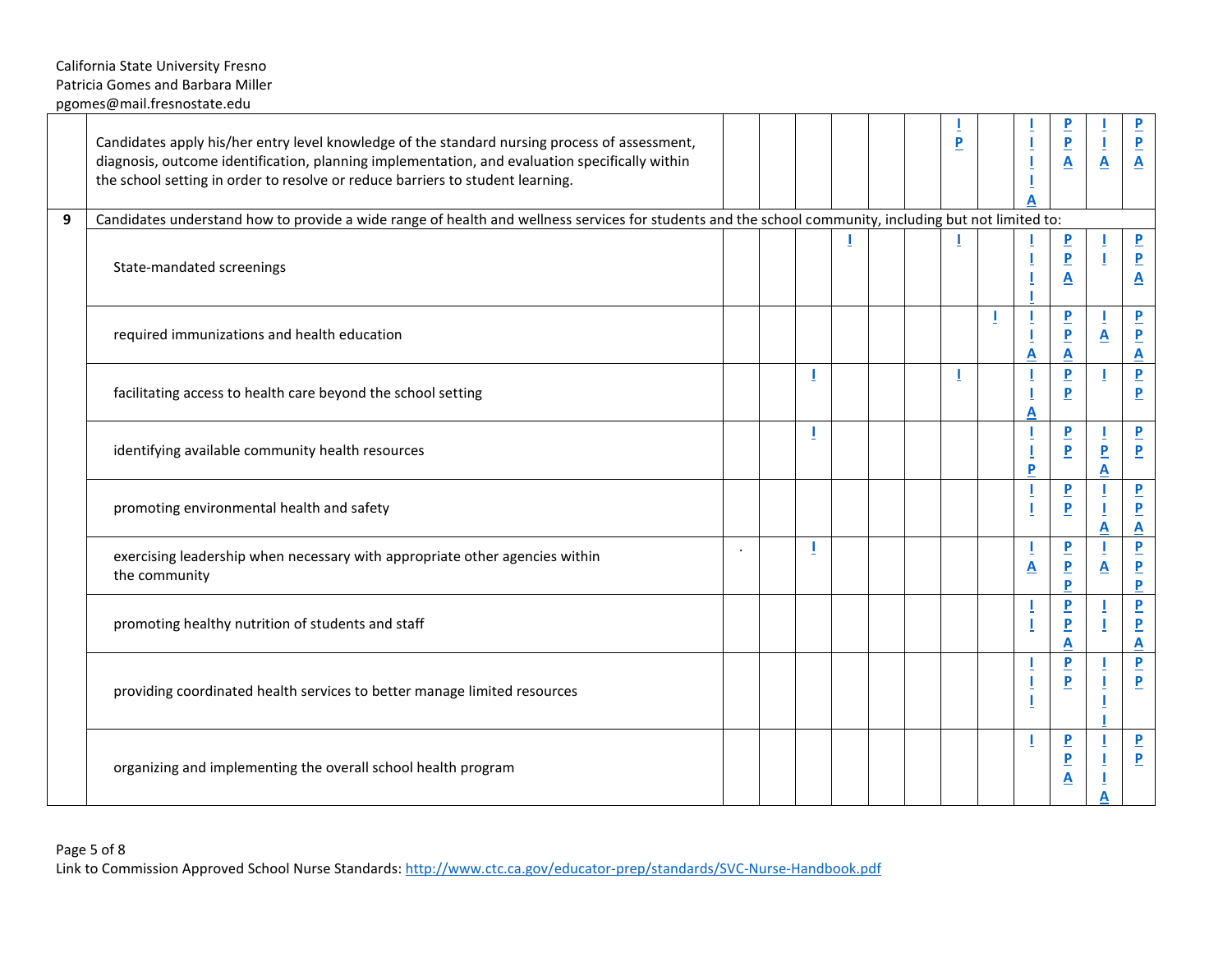| promoting the oral health of students                                                                                                                                                                                                                                              |  |  |    |  |                | Þ                                                        |        | P                                                       |
|------------------------------------------------------------------------------------------------------------------------------------------------------------------------------------------------------------------------------------------------------------------------------------|--|--|----|--|----------------|----------------------------------------------------------|--------|---------------------------------------------------------|
| Candidates promote mental health of students and staff, are alert to potential situations of child<br>abuse and/or neglect and report such situations appropriately; and also recognize signs and<br>symptoms of potential substance use and abuse and make appropriate referrals. |  |  |    |  | $\overline{P}$ | $\overline{P}$<br>$\overline{P}$                         | P<br>Α | $\overline{\mathbf{P}}$<br>$\overline{\mathbf{P}}$<br>P |
| Candidates are alert to issues of student attendance and intervene appropriately to promote<br>student attendance.                                                                                                                                                                 |  |  |    |  | P              | $\overline{P}$<br>P                                      | A      | $\overline{P}$<br>P                                     |
| Candidates demonstrate the ability to provide healthcare services to students and emergency<br>and/or first aid assistance to others in the school setting.                                                                                                                        |  |  |    |  |                | $\overline{P}$<br>$\overline{P}$                         | А      | $\overline{P}$<br>$\overline{P}$                        |
| Candidates understand how to manage the acute and chronic healthcare of all students,<br>including those who are medically fragile, such as students with spina bifida, cerebral palsy,<br>and/or muscular dystrophy.                                                              |  |  | J. |  |                | $\overline{P}$<br>$\overline{P}$<br>$\mathbf{A}$         |        | $\overline{P}$<br>$\overline{\mathbf{P}}$               |
| Candidates understand the case management process, and can appropriately apply that process<br>to the school setting.                                                                                                                                                              |  |  |    |  | Α              | $\mathbf P$<br>$\overline{P}$<br>$\overline{\mathbf{A}}$ |        | $\overline{\mathbf{P}}$<br>P                            |
| Candidates understand the process of identifying and responding to the potential spread of<br>communicable disease, and also apply appropriate preventive measures.                                                                                                                |  |  |    |  |                | $\overline{P}$<br>$\overline{P}$<br>A                    | A      | $\overline{P}$<br>$\mathbf{P}$                          |
| Candidates can effectively manage and implement health screening programs and procedures.                                                                                                                                                                                          |  |  |    |  |                | $\overline{P}$<br>$\overline{P}$<br>$\overline{P}$       | А      | $\overline{P}$<br>P                                     |
| Candidates assess and appropriately manage acute injuries that occur in the school setting.                                                                                                                                                                                        |  |  |    |  |                | $\overline{P}$<br>$\overline{P}$                         | Þ      | $\overline{\mathbf{P}}$<br>$\overline{P}$               |
| Candidates appropriately store, manage, and dispense medications to students, and<br>appropriately document medication administration within the school setting.                                                                                                                   |  |  |    |  |                | $\overline{P}$<br>$\overline{P}$                         | A      | $\overline{\mathbf{P}}$<br>P                            |

Link to Commission Approved School Nurse Standards[: http://www.ctc.ca.gov/educator-prep/standards/SVC-Nurse-Handbook.pdf](http://www.ctc.ca.gov/educator-prep/standards/SVC-Nurse-Handbook.pdf)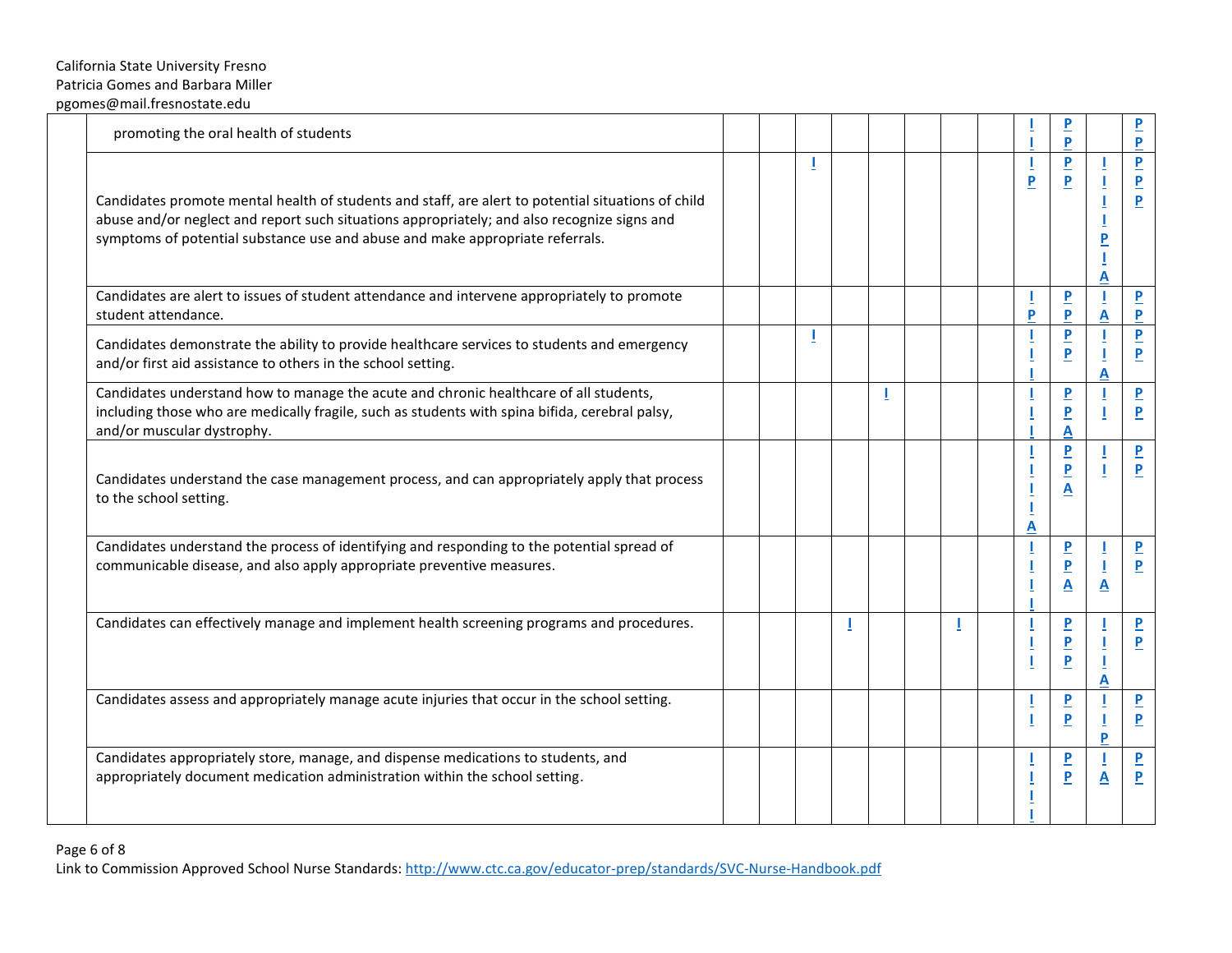|           | Candidates appropriately identify crisis situations, and provide intervention services.                                                                                                   |  |  |  |  | <u>A</u>                     | $\overline{\mathbf{P}}$<br>$\overline{P}$                                                                  | $\overline{\mathbf{A}}$                                    | $\overline{\mathbf{P}}$<br>$\overline{P}$                                     |
|-----------|-------------------------------------------------------------------------------------------------------------------------------------------------------------------------------------------|--|--|--|--|------------------------------|------------------------------------------------------------------------------------------------------------|------------------------------------------------------------|-------------------------------------------------------------------------------|
|           | Candidates identify and address health-related barriers to learning (e.g., food allergies, asthma,<br>diabetes, seizures, headaches, ADHD).                                               |  |  |  |  |                              | $\overline{\mathbf{P}}$<br>$\underline{\mathsf{P}}$<br>$\underline{\mathbf{A}}$<br>$\overline{\mathbf{A}}$ | п                                                          | $\overline{\mathbf{P}}$<br>$\overline{\mathbf{P}}$<br>$\overline{\mathbf{A}}$ |
|           | Demonstrate the ability to use their professional knowledge and skills to promote the overall<br>health of the school community.                                                          |  |  |  |  | $\overline{\mathbf{A}}$      | $\overline{\mathbf{P}}$<br>$\overline{\mathbf{P}}$<br>$\overline{\mathbf{A}}$                              | ı<br><u>А</u><br>A                                         | $\overline{\mathbf{P}}$<br>$\overline{\mathbf{P}}$<br>$\overline{\mathbf{A}}$ |
|           | Candidates advocate appropriately with students, family, community, and others to promote<br>healthy behaviors and lifestyles.                                                            |  |  |  |  |                              | $\overline{\mathbf{P}}$<br>$\overline{P}$                                                                  | A                                                          | $\overline{\mathbf{P}}$<br>$\overline{\mathbf{P}}$<br>$\overline{\mathbf{A}}$ |
| services. | Candidates use and model evidence-based health care practices in the delivery of school nursing                                                                                           |  |  |  |  | $\overline{\mathbf{A}}$      | $\overline{\mathbf{P}}$<br>P                                                                               | <u>A</u><br>A                                              | $\overline{\mathbf{P}}$<br>$\overline{P}$                                     |
| records.  | Candidates can communicate effectively in writing and can make clear oral presentations to a<br>wide variety of audiences. Candidates organize and maintain accurate and complete health  |  |  |  |  | $\overline{\mathbf{A}}$<br>A | $\overline{\mathbf{P}}$<br>$\frac{P}{P}$<br>$\overline{\mathbf{A}}$                                        | $\frac{\mathbf{A}}{\mathbf{A}}$<br>$\overline{\mathsf{A}}$ | $\overline{\mathbf{P}}$<br>$\frac{P}{P}$<br>$\underline{\mathbf{A}}$          |
|           | Candidates use their time effectively, and manage fiscal and personnel resources prudently.                                                                                               |  |  |  |  |                              | $\overline{\mathbf{P}}$<br>$\overline{P}$<br>P                                                             | A                                                          | $\overline{\mathbf{P}}$<br>$\frac{P}{P}$                                      |
| students. | Candidates demonstrate the ability to train, supervise and monitor others who may assist with<br>medication administration and may provide specialized physical health care procedures to |  |  |  |  |                              | $\overline{\mathbf{P}}$<br>$\overline{P}$                                                                  |                                                            | $\overline{\mathbf{P}}$<br>$\overline{P}$                                     |